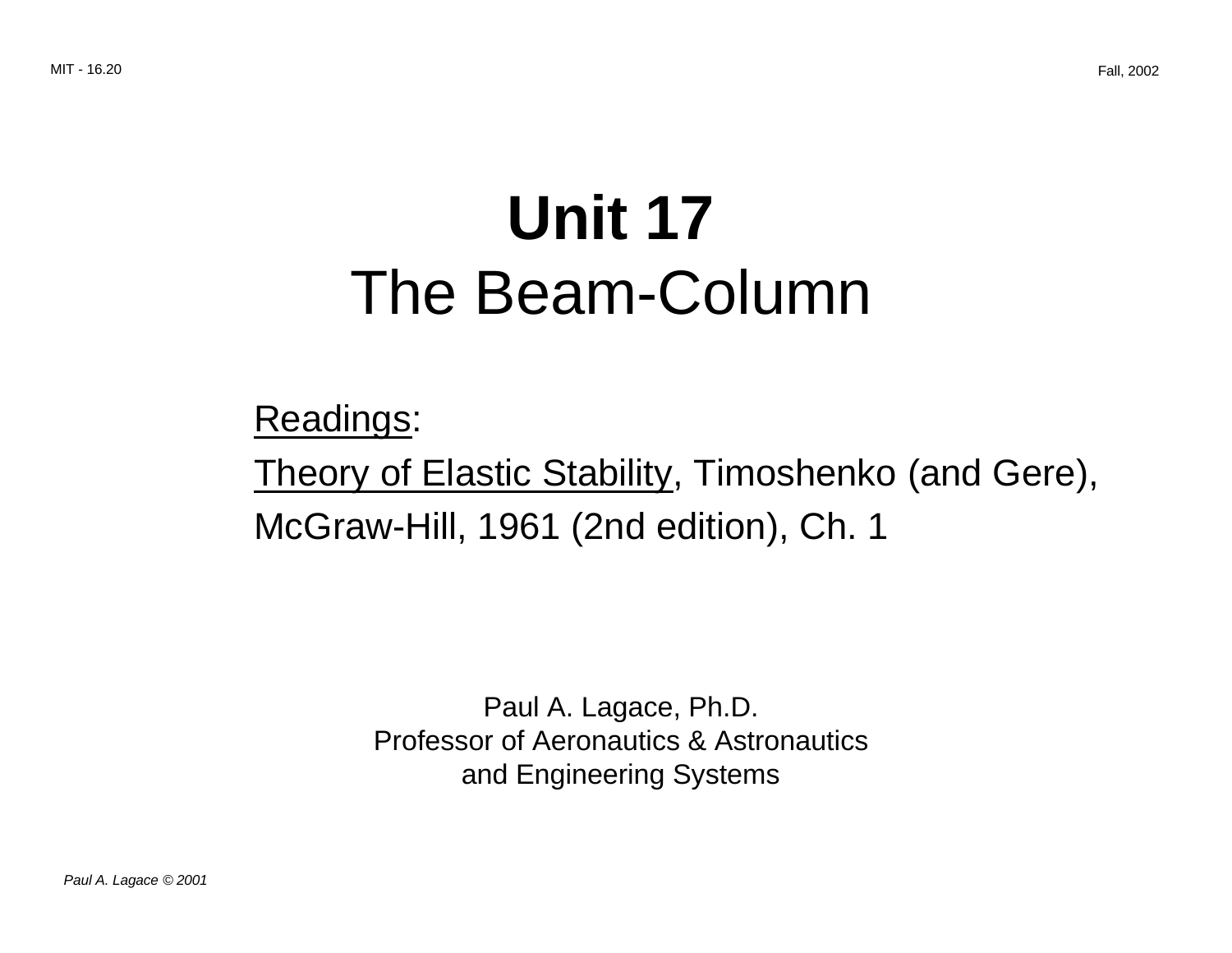MIT - 16.20

### Thus far have considered separately:

- beam -- takes bending loads
- column -- takes axial loads

Now combine the two and look at the "*beam-column*"

(Note: same geometrical restrictions as on others:  $\ell$  >> cross- sectional dimensions)

Consider a beam with an axial load (general case):

#### **Figure 17.1 Representation of beam-column**



#### Consider 2-D case: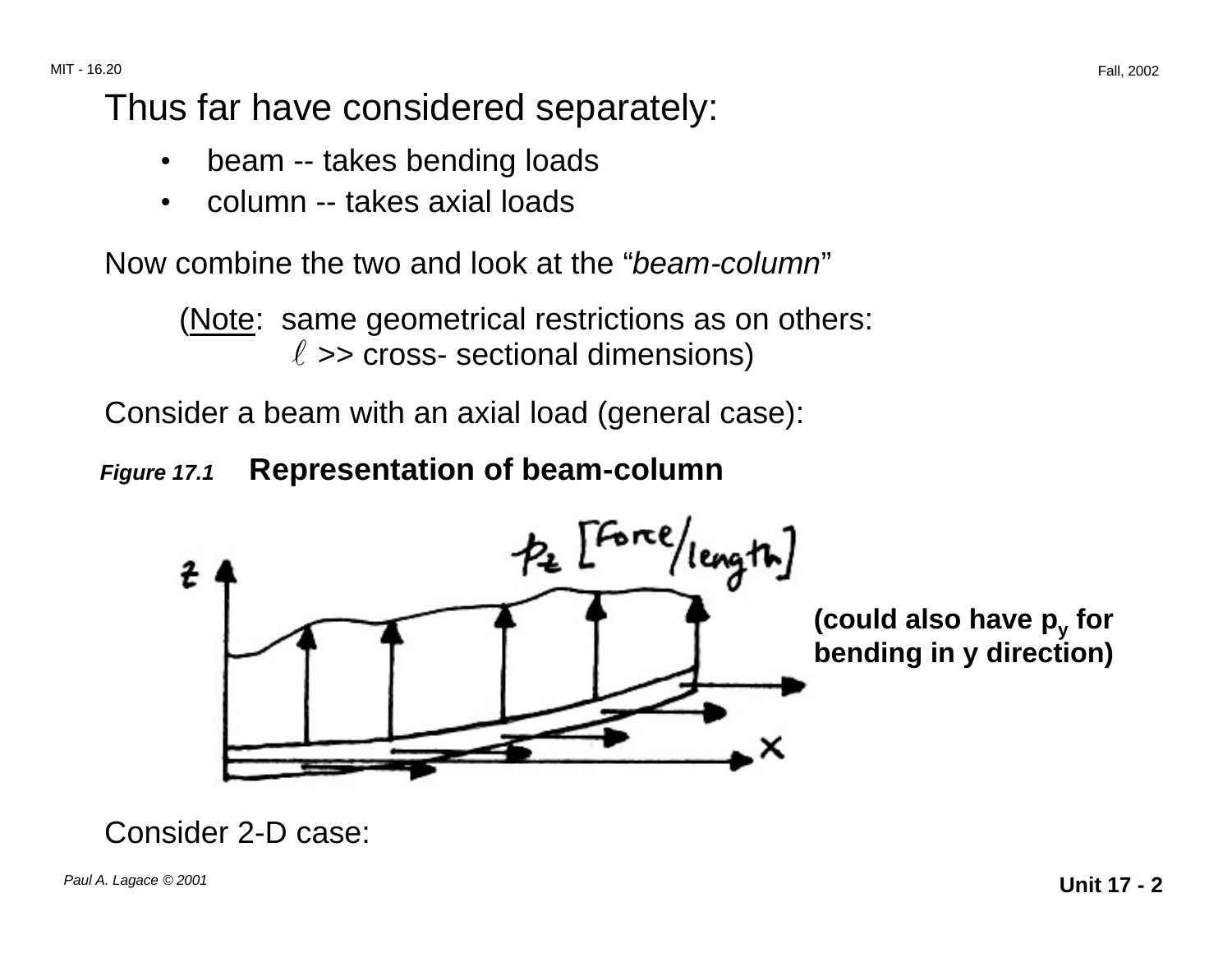#### Cut out a deformed element dx:

**Figure 17.2 Loads and moment acting on deformed infinitesimal element of beam-column** 



Paul A. Lagace © 2001 **Unit 17 - 3**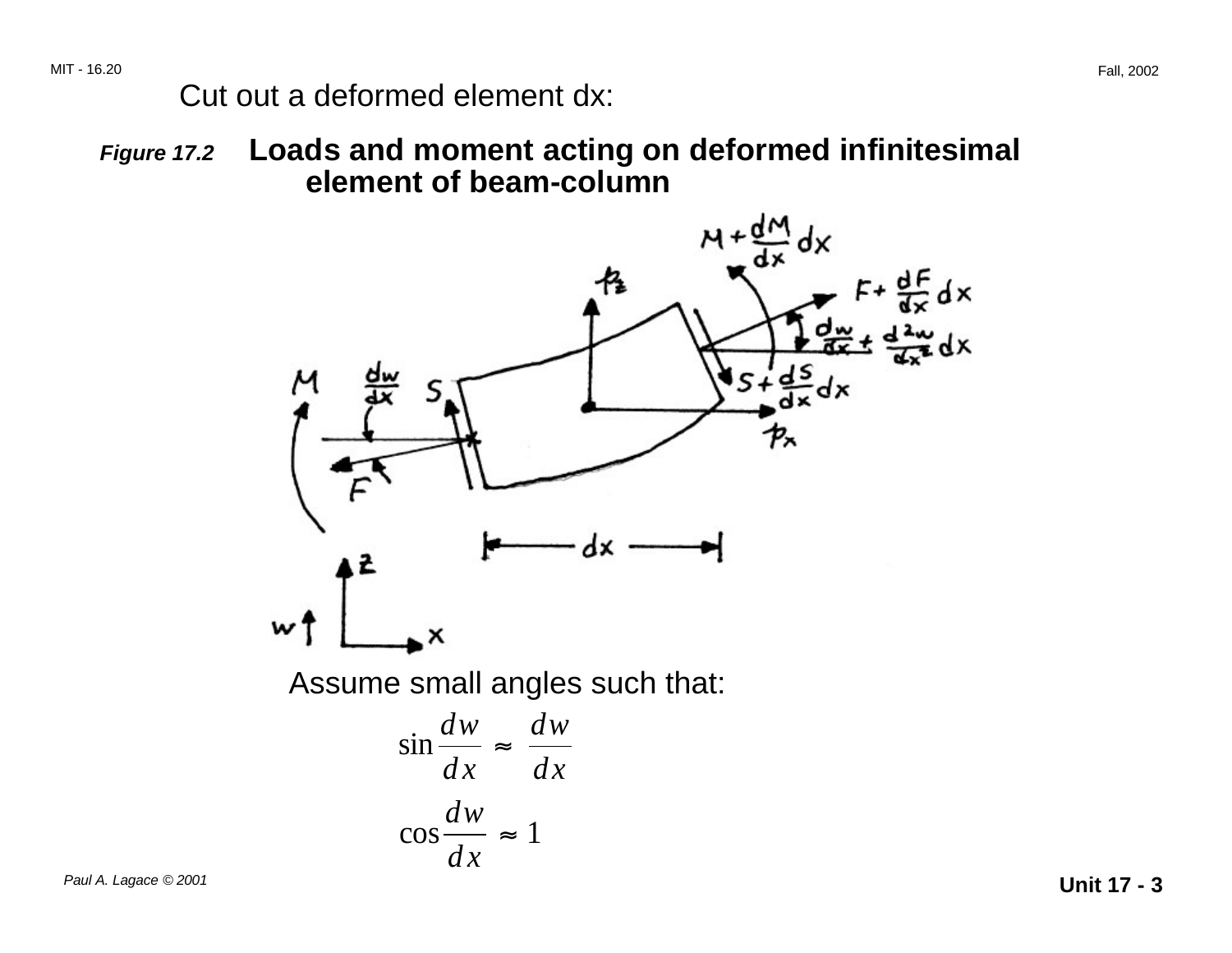#### Sum forces and moments:

$$
\begin{aligned}\n\bullet \sum F_x &= 0 \quad \xrightarrow{+} : \\
\hline\n-F + F + \frac{dF}{dx} dx + p_x dx \\
\hline\n-S \frac{dw}{dx} + \left(S + \frac{dS}{dx} dx\right) \left(\frac{dw}{dx} + \frac{d^2w}{dx^2} dx\right) &= 0\n\end{aligned}
$$

This leaves: 
$$
\frac{dF}{dx}dx + p_x dx + \left(\frac{dS}{dx}\frac{dw}{dx} + S\frac{d^2w}{dx^2}\right)dx + H.O.T. = 0
$$

$$
\Rightarrow \left[ \frac{dF}{dx} = -p_x - \frac{d}{dx} \left( S \frac{dw}{dx} \right) \right]
$$
 (17-1)  
new term (17-1)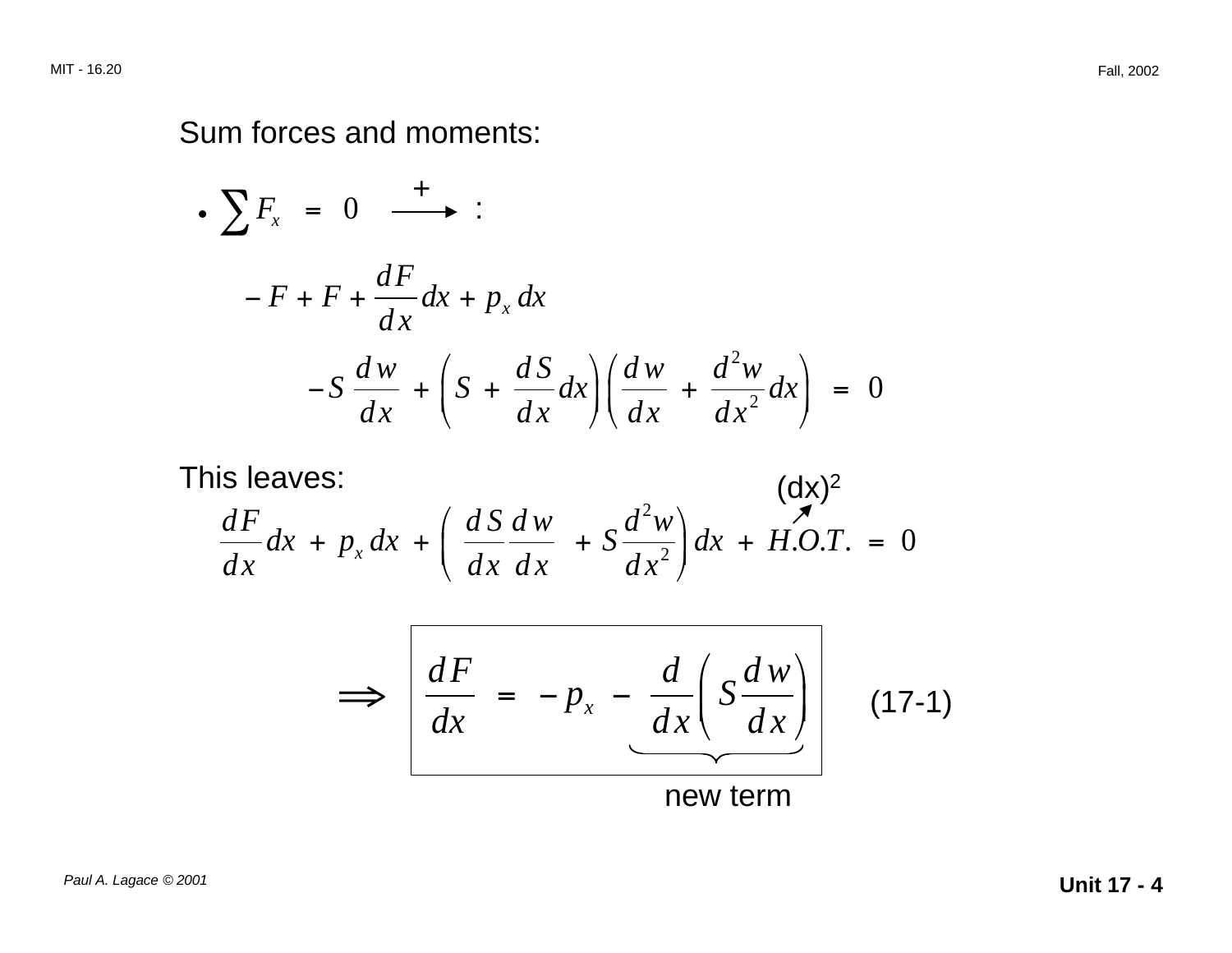$$
\begin{aligned} \bullet \sum F_z &= 0 \uparrow + : \\ -F \frac{dw}{dx} + \left( F + \frac{dF}{dx} dx \right) \left( \frac{dw}{dx} + \frac{d^2 w}{dx^2} dx \right) \\ &+ S - \left( S + \frac{dS}{dx} dx \right) + p_z dx = 0 \end{aligned}
$$

This results in: <u>\_\_\_\_\_\_\_\_\_\_\_\_\_\_\_\_\_\_\_\_\_\_\_\_\_\_\_</u>

$$
\frac{dS}{dx} = p_z + \frac{d}{dx} \left( F \frac{dw}{dx} \right)
$$
 (17-2)

new term

$$
\begin{aligned}\n\bullet \sum M_y &= 0 \quad \text{(+ :} \\
-M + M + \frac{dM}{dx} dx + p_z dx \frac{dx}{2} \\
&- p_x dx \frac{dw}{dx} \frac{dx}{2} - \left(S + \frac{dS}{dx} dx\right) dx = 0\n\end{aligned}
$$

(using the previous equations) this results in:

Paul A. Lagace © 2001 **Unit 17 - 5**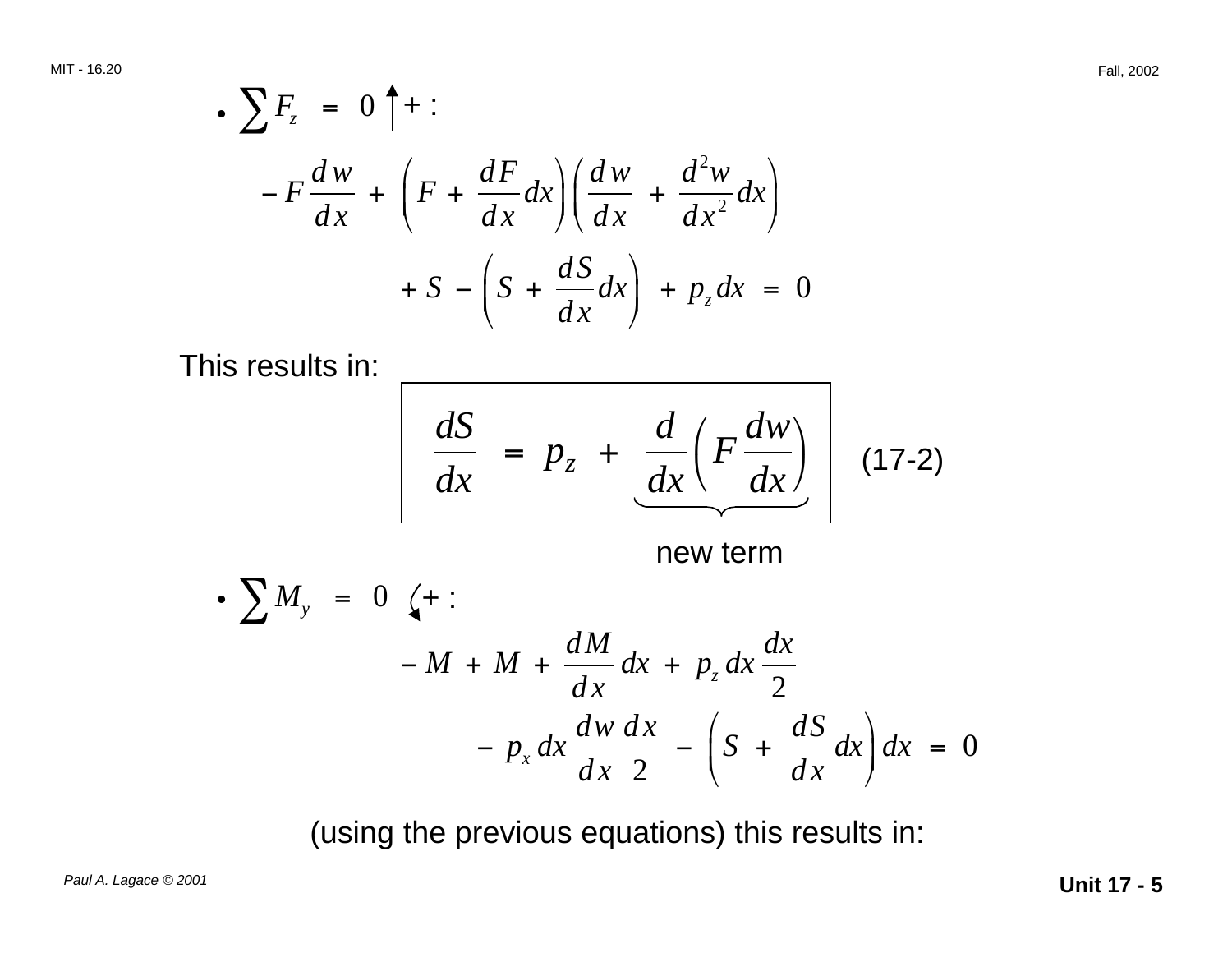$$
\frac{dM}{dx} = S
$$
 (17-3)

Note: same as before (for Simple Beam Theory)

Recall from beam bending theory:

$$
M = EI \frac{d^2 w}{dx^2} \tag{17-4}
$$

Do some manipulating - place (17-4) into (17-3):

$$
S = \frac{d}{dx} \left( EI \frac{d^2 w}{dx^2} \right) \qquad (17-5)
$$

and place this into (17-2) to get:

$$
\frac{d^2}{dx^2}\left(EI\,\frac{d^2w}{dx^2}\right) - \frac{d}{dx}\left(F\,\frac{dw}{dx}\right) = p_z
$$
 (17-6)

Basic differential equation for Beam-Column -- (Bending equation -- fourth order differential equation)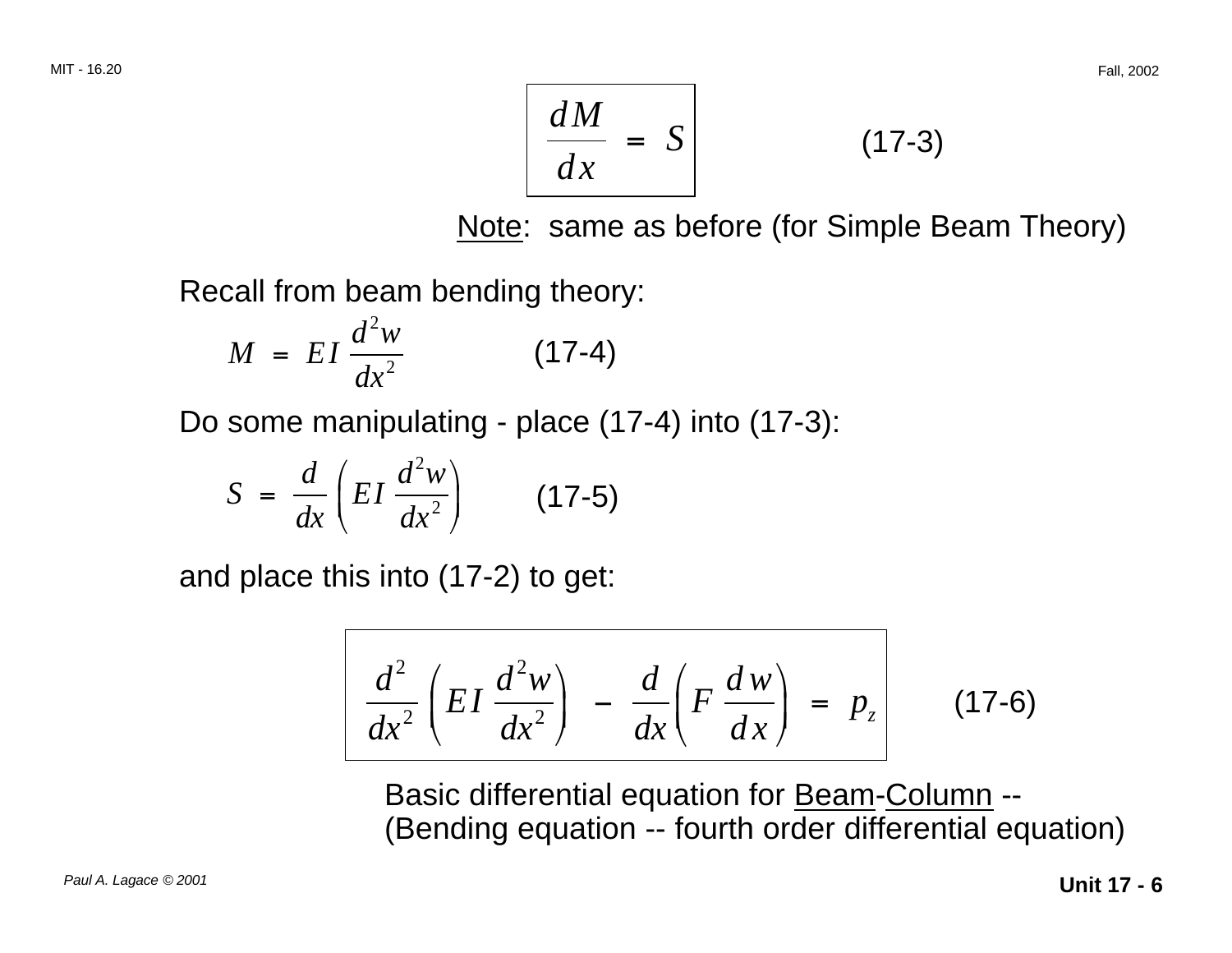$\rightarrow$  To find the axial force F(x), place (17-5) into (17-1):

$$
\frac{dF}{dx} = -p_x - \frac{d}{dx} \left[ \frac{dw}{dx} \frac{d}{dx} \left( EI \frac{d^2 w}{dx^2} \right) \right]
$$

For w small, this latter part is a second order term in w and is therefore negligible

Thus:

$$
\frac{dF}{dx} = -p_x \tag{17-7}
$$

Note: Solve this equation first to find  $F(x)$ distribution and use that in equation (17-6)

Examples of solution to Equation (17-7)

• End compression  $P_0$ 

**Figure 17.3 Simply-supported column under end compression** 

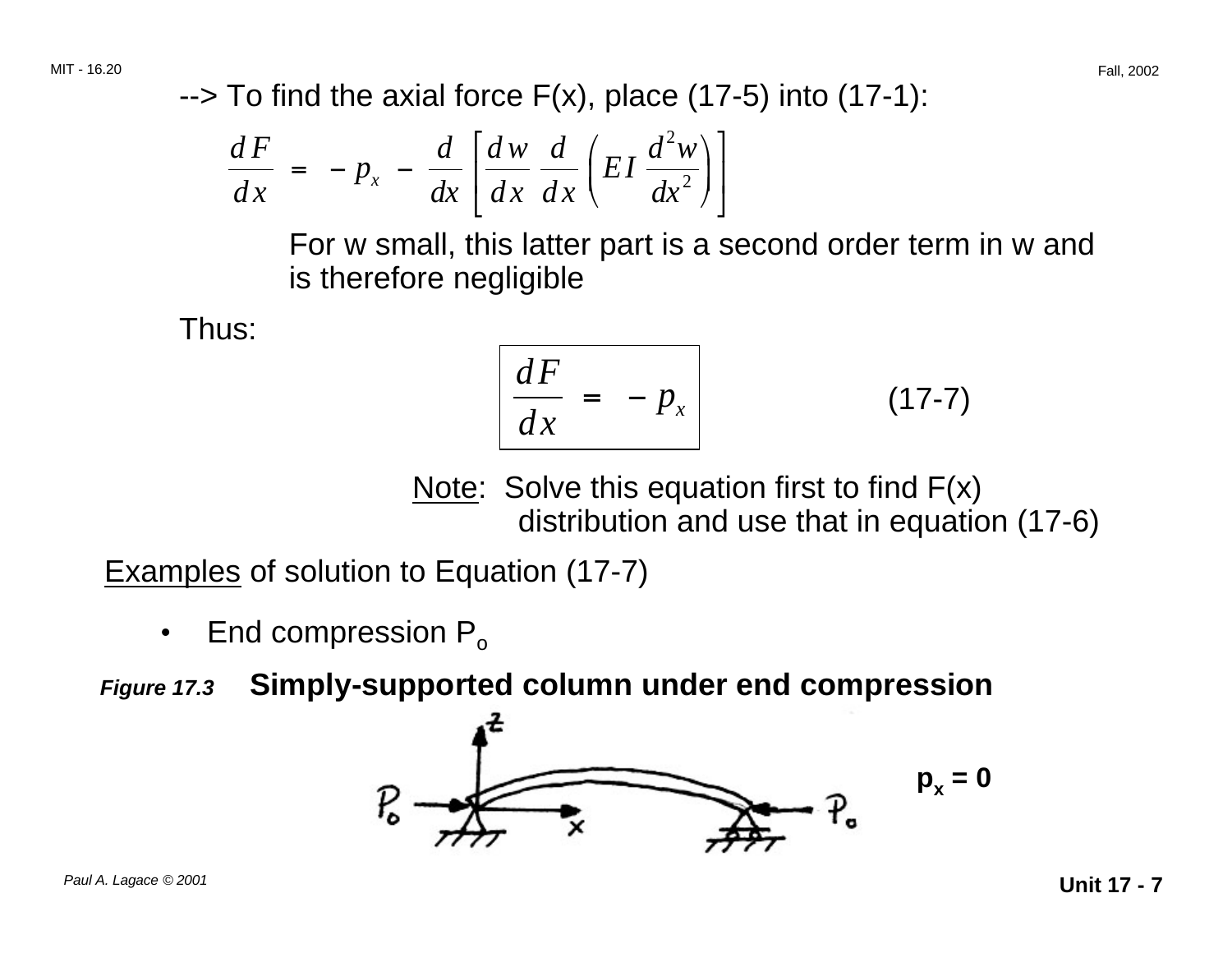$$
\frac{dF}{dx} = 0 \Rightarrow F = C_1
$$
  
find C<sub>1</sub> via boundary condition @x = 0, F = -P<sub>0</sub> = C<sub>1</sub>  

$$
\Rightarrow F = -P_0
$$

• Beam under its own weight

**Figure 17.4 Representation of end-fixed column under its own weight** 



$$
p_x = -mg
$$
  

$$
\frac{dF}{dx} = +mg \implies F = mgx + C_1
$$

boundary condition:  $\omega x = \ell$ ,  $F = 0$ 

So: 
$$
mg\ell + C_1 = 0 \implies C_1 = -mg\ell
$$

Paul A. Lagace © 2001 **Unit 17 - 8**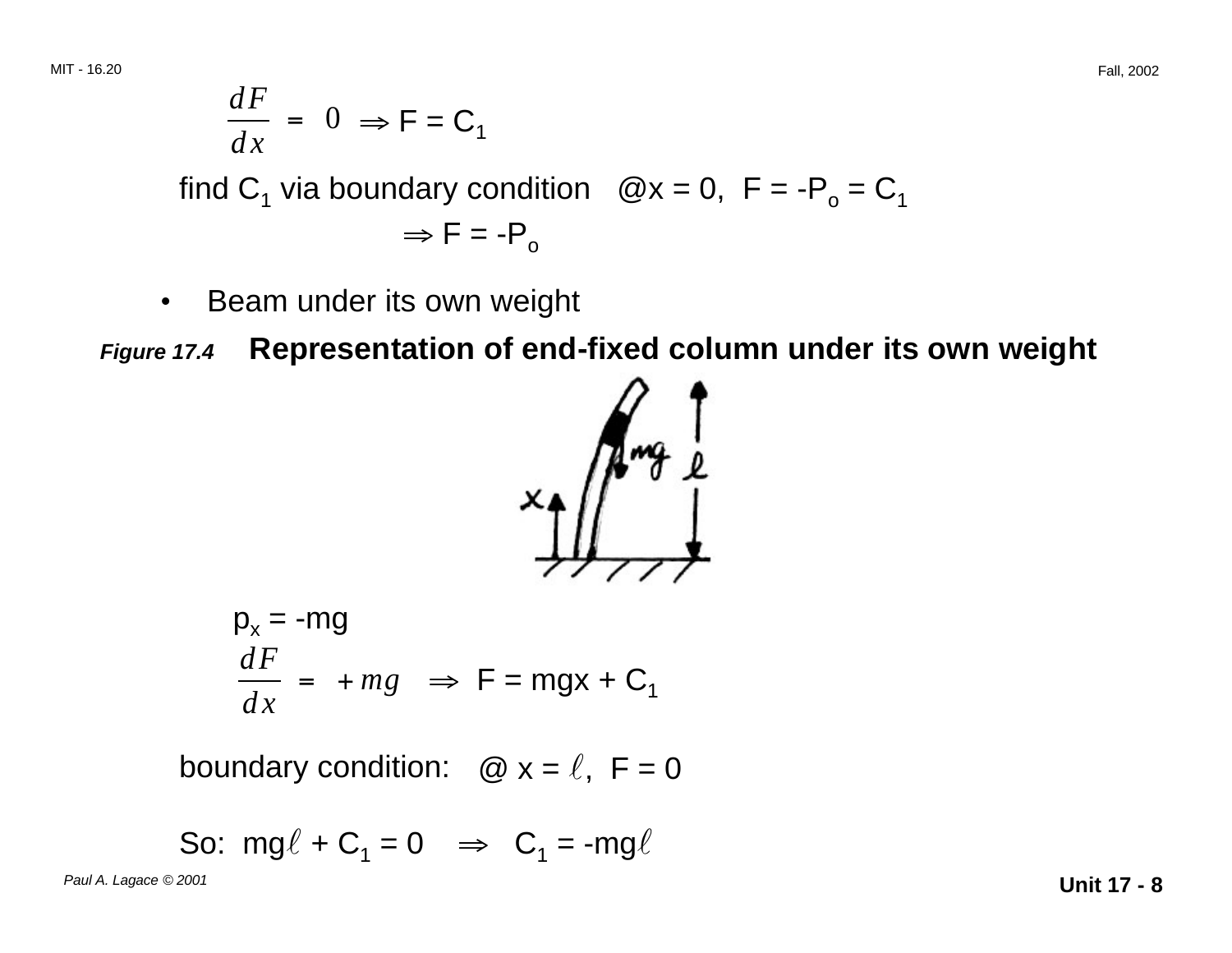$$
\Rightarrow F = -mg(\ell - x)
$$

• Helicopter blade

**Figure 17.5 Representation of helicopter blade** 



**(radial force due to rotation)** 

similar to previous case

Once have F(x), proceed to solve equation (17-6). Since it is fourth order, need four boundary conditions (two at each end of the beamcolumn)

--> same possible boundary conditions as previously enumerated

Notes:

• When EI --> 0, equation (17-6) reduces to:

$$
-\frac{d}{dx}\bigg(F\,\frac{d\,w}{dx}\bigg)\,=\,p_z
$$

this is a **string** (second order  $\Rightarrow$  only need two boundary conditions -- one at each end)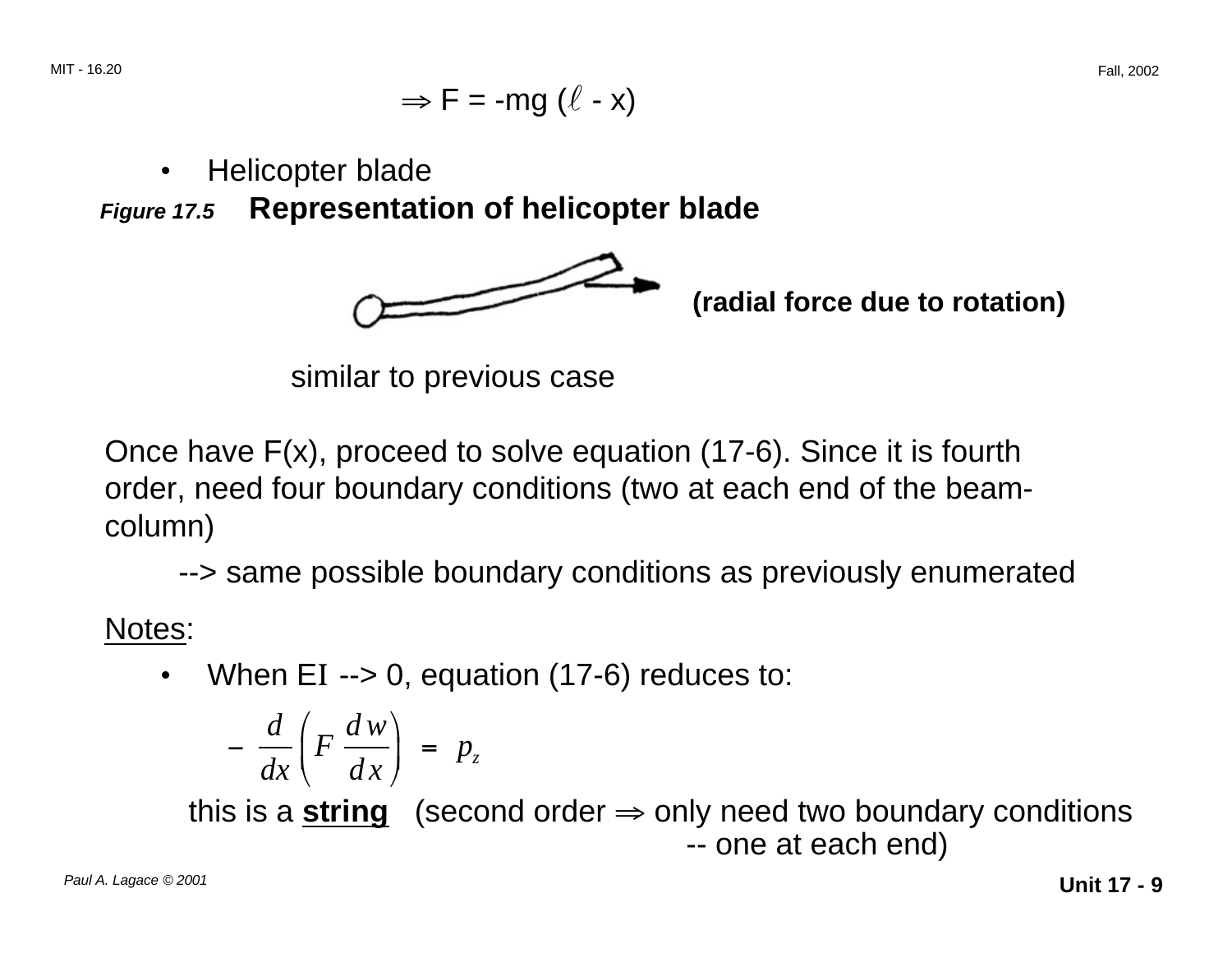#### (also note that a string cannot be clamped since it cannot carry a moment)

• If  $F = 0$ , get:

$$
\frac{d^2}{dx^2}\left(EI\frac{d^2w}{dx^2}\right) = p_z
$$

and for EI constant:

$$
EI \frac{d^4 w}{dx^4} = p_z
$$
 (basic bending equation)

• For  $p_z = 0$ , EI constant, and F constant (= -P), get:

$$
EI\frac{d^4w}{dx^4} + P\frac{d^2w}{dx^2} = 0
$$
 (basic buckling equation)

## Buckling of Beam-Column

Consider the overall geometry (assume beam-column initially straight)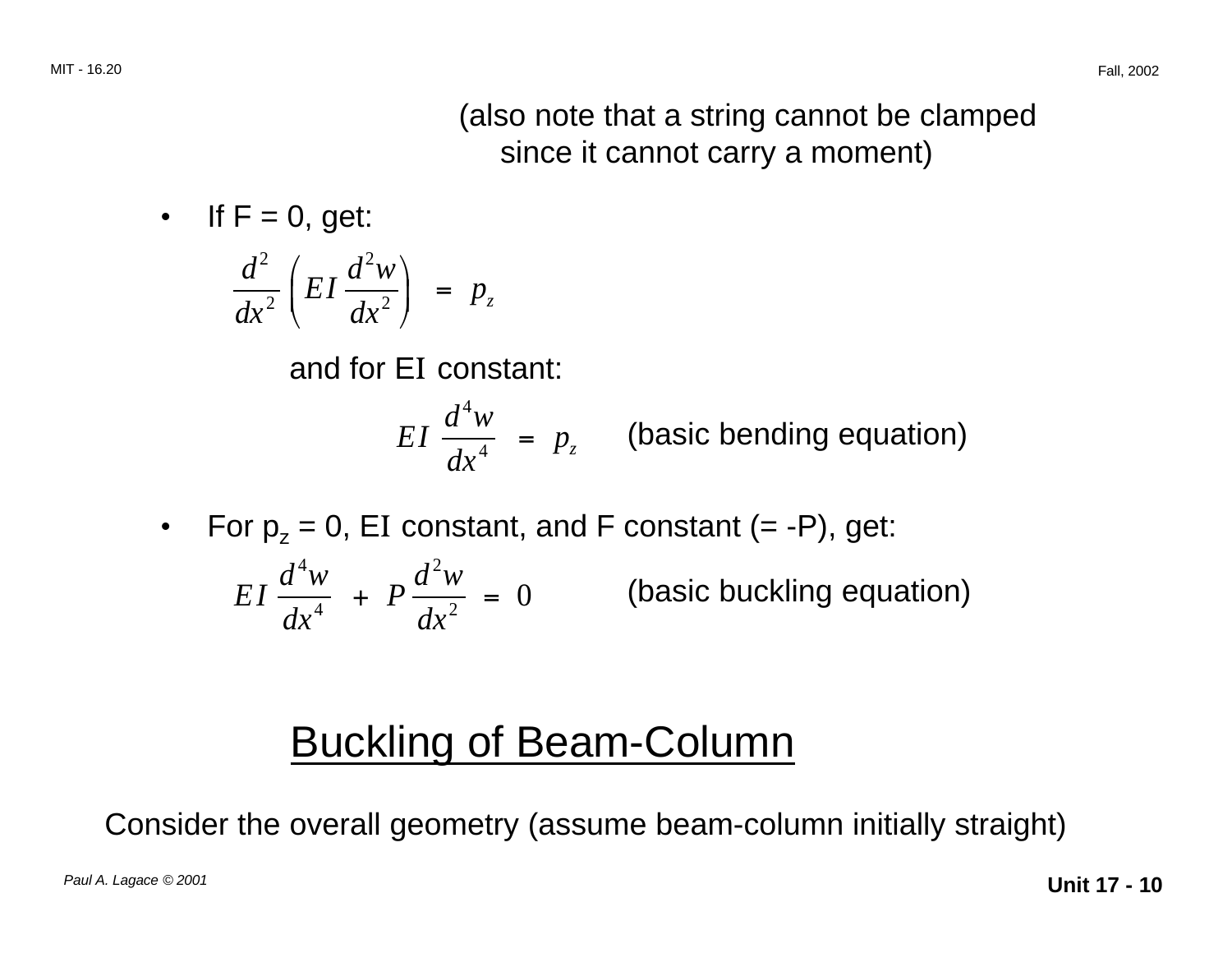#### **Figure 17.6 Representation of general configuration of beam-column**



Cut the beam-column:

**Figure 17.7 Representation of beam-column with cut to determine stress resultants** 

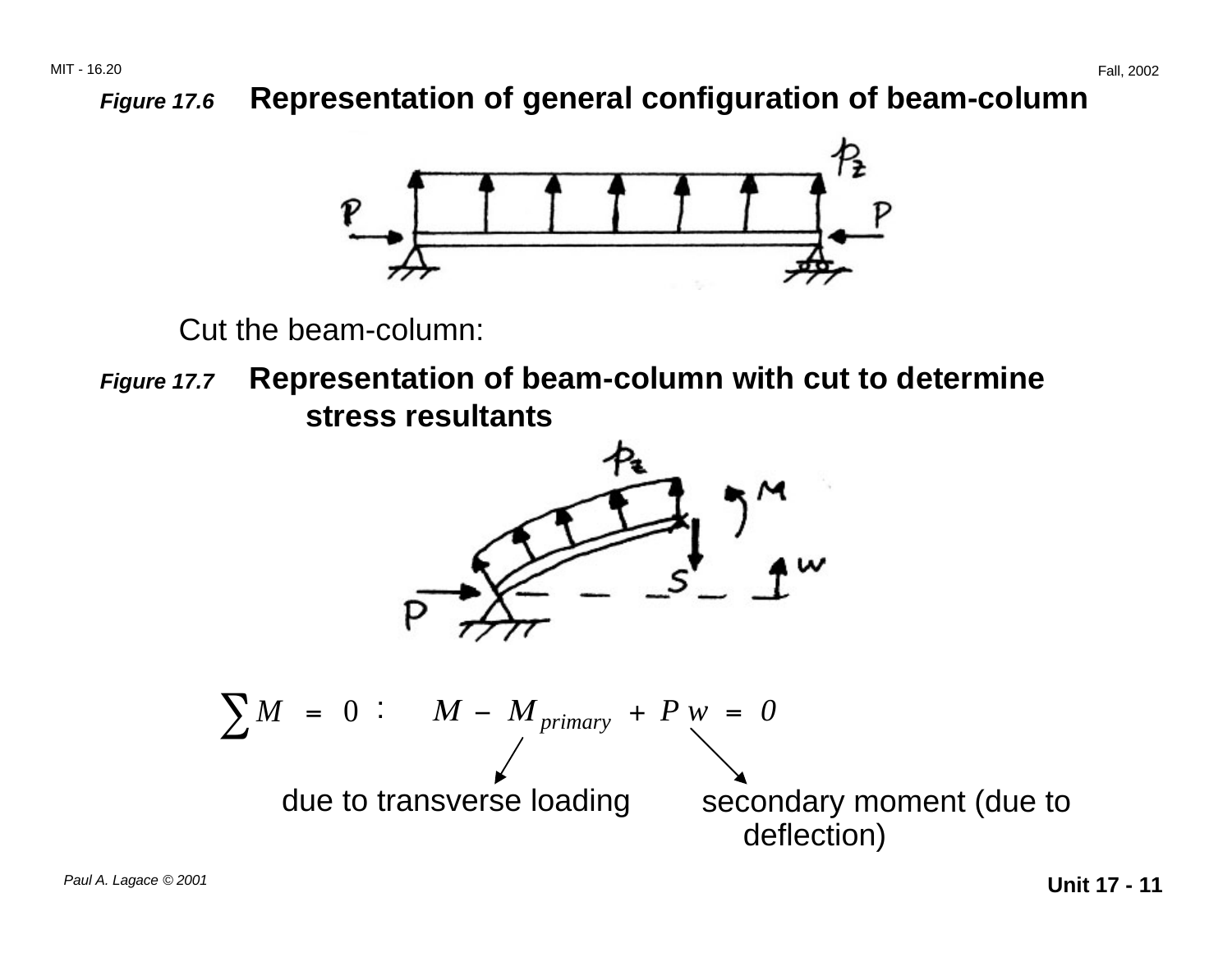gives:

$$
M = EI \frac{d^2 w}{dx^2} = M_{primary} - P w
$$

for transverse loading:

$$
\frac{d^2}{dx^2}\bigg(EI\,\frac{d^2w}{dx^2}\bigg) - \frac{d}{dx}\bigg(F\,\frac{dw}{dx}\bigg) = p_z
$$

integrate twice with  $F = -P = C_1$ 

$$
EI\frac{d^2w}{dx^2} + Pw = M_{primary}
$$
  
same equation as by doing equilibrium

Solve this by:

- getting homogenous solution for w
- getting particular solution for  $M_{primary}$
- applying boundary condition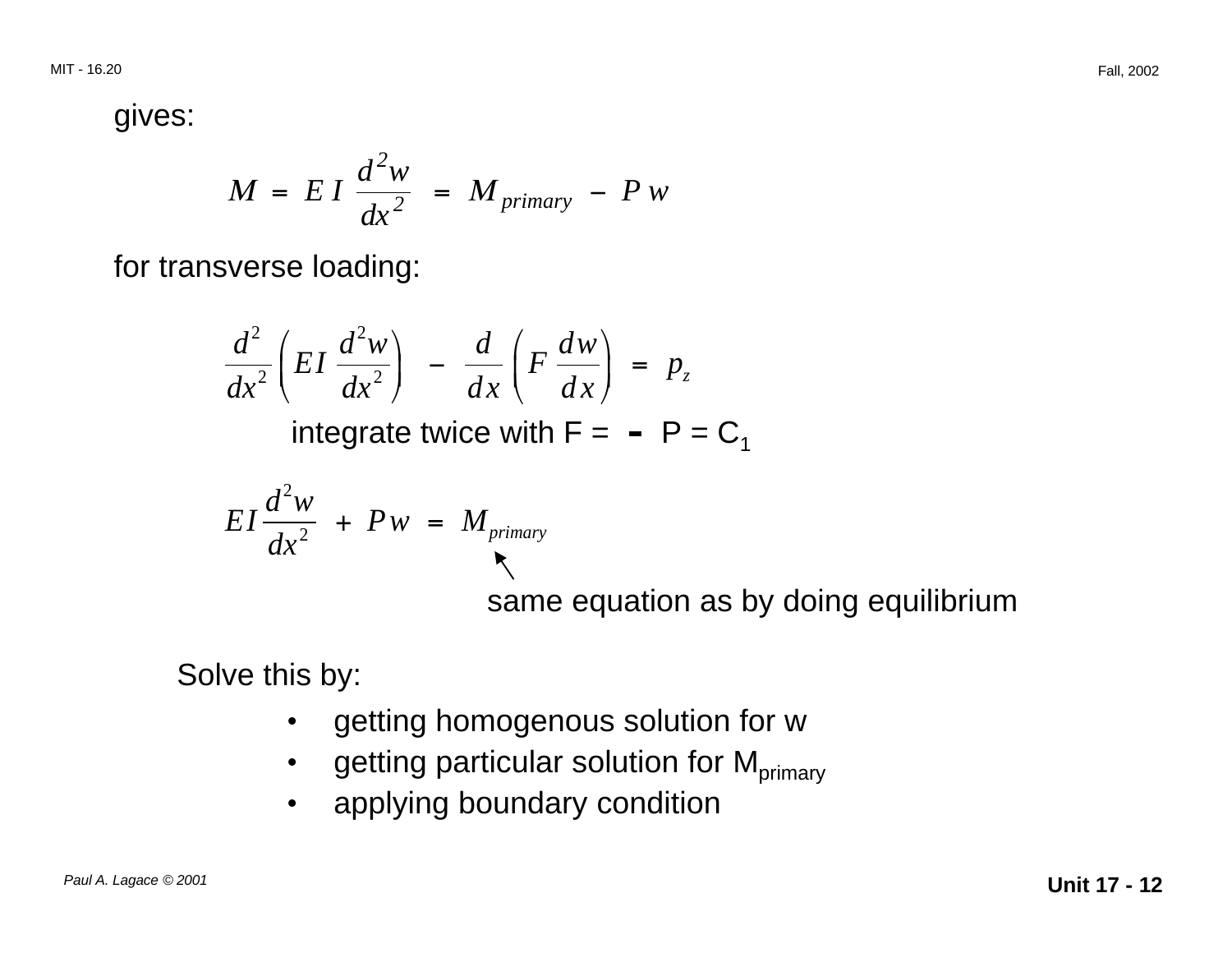**Figure 17.8 Representation of moment(s) versus applied load for beam-column** 



#### **Examples**

"Old" airplanes w/struts